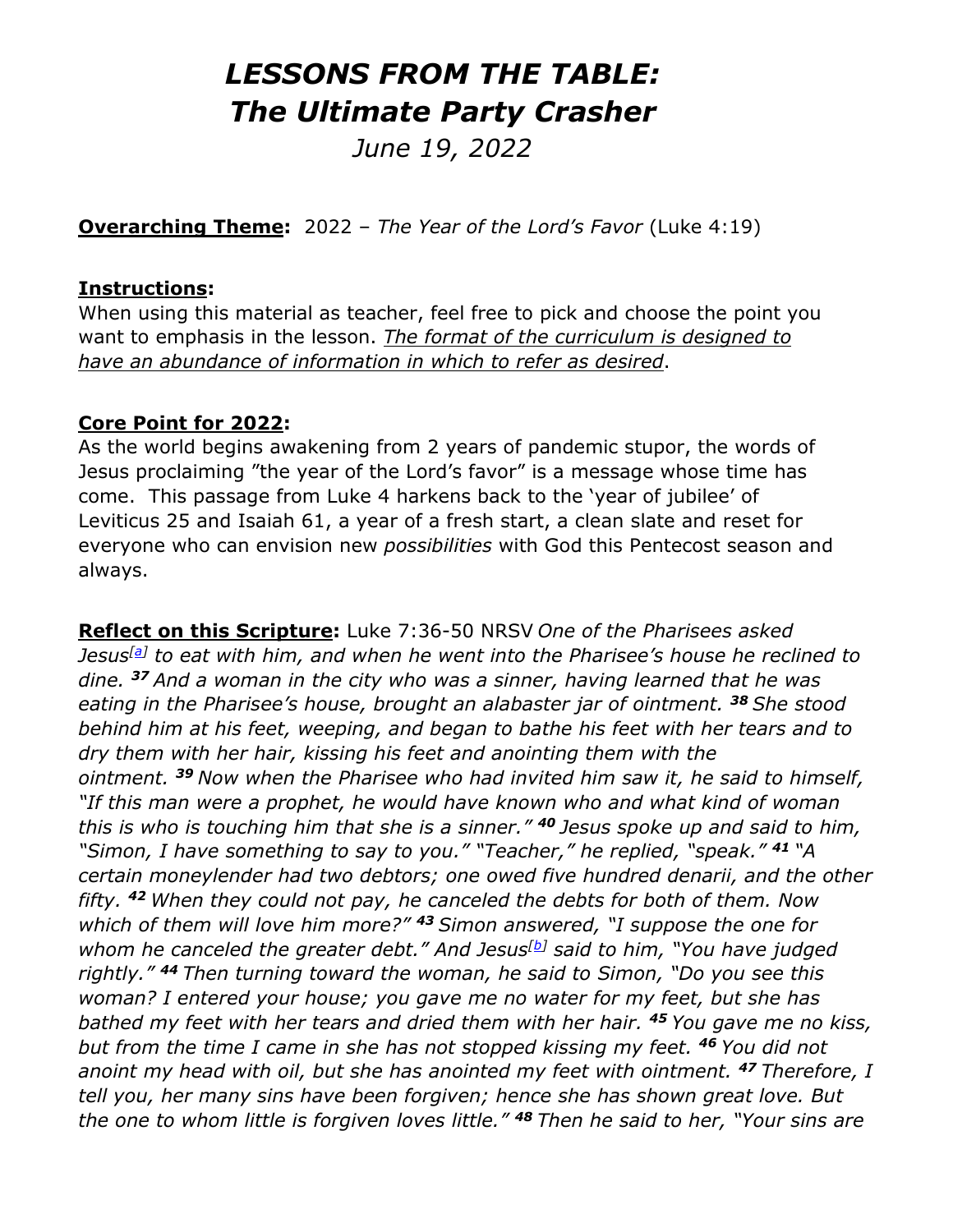*forgiven." <sup>49</sup> But those who were at the table with him began to say among themselves, "Who is this who even forgives sins?" <sup>50</sup> But he said to the woman, "Your faith has saved you; go in peace."*

## **This Week:** Luke 7:36-50 NRSV**<sup>36</sup>**

Luke tells us that Jesus is dining with Simon at the Pharisee's invitation, presumably in an elegant house and in a relatively formalized setting, when in walks a woman *"who was a sinner*." We can easily imagine the shock and discomfort that her arrival precipitated, this awkward intrusion of an uninvited guest into a proper and carefully planned dinner party. Then the woman intensifies the unease in the room when she stands behind Jesus, weeping onto his feet, drying them with her hair, and then anointing them with oil. Filled with selfrighteous indignation, Simon is immediately dismissive of Jesus and his ministry. The sinful woman's intrusion into his sanitized world – and Jesus' obvious acceptance of her – dramatically judge the exclusiveness of Simon's judgmental religiosity.

Simon's attitude toward Jesus is revealing. He notices – and undoubtedly rejoices in – Jesus' apparent inability to read the heart of the intruder. Simon had invited this new spiritual phenom to supper in order to size him up, to determine whether he belongs in the inner circle of correct believers, and he is watching this scene unfold with great interest. It is clear that Jesus is not as discriminating as Simon himself, not as insightful in his assessments, not as religiously careful. But Jesus the judge decisively intervenes at this point: *"Simon, I have something to say to you."* He then tells the Pharisee the parable of the creditor who forgave two debtors. How does all of this 'crash Simon's party'? The Pharisee is so concerned with appearances and avoiding contamination that he is blind to the presence of grace around him. Among the presuppositions of Simon's religion is the egotistic conviction that divine favor is won through human achievement. It is this selfrighteous, judgmental party that Jesus crashes. As long as divine love is appreciated as something that flows from personal performance, one's selfcentered, sinful ego reigns. This self-centered notion blinds Simon to both the woman's extravagant love and his own sinfulness. Ultimately, it blinds him to the authentic workings of the pardoning God who can change the heart of anyone.

– Adapted from The Word on Fire Bible, pp 346-348

## **Questions to Ponder for Accountability in the Group:**

- 1. Why do you think the *"woman who was a sinner"* responded to Jesus in such an extravagant, emotional way?
- 2. On a scale of  $1-10$  (1- tepid,  $10 -$  extravagant!), how do you compare with the woman in terms of your love for Jesus? Explain your response.